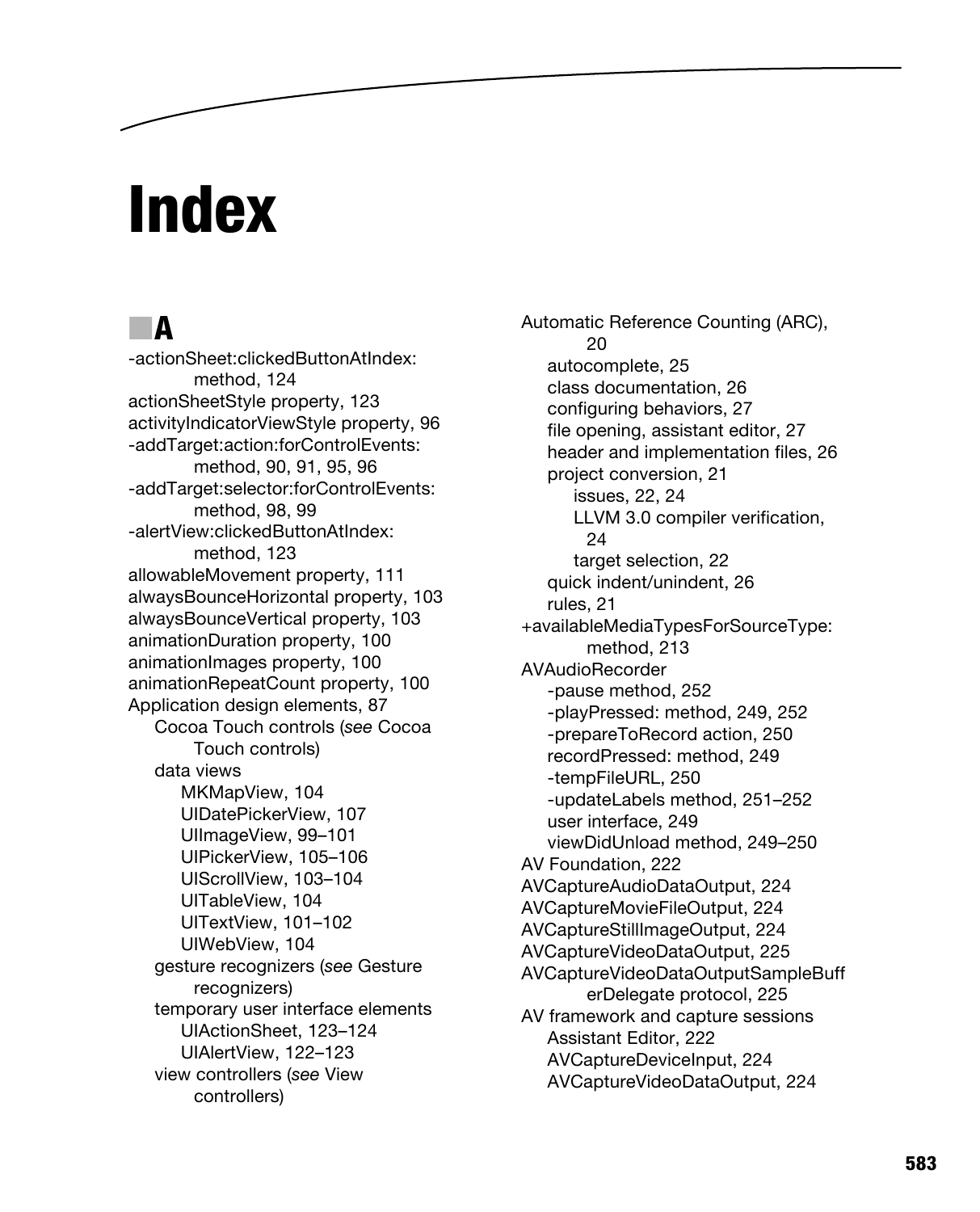AVCaptureVideoPreviewLayer, 224–228 AVMediaTypeAudio, 223 AVMediaTypeVideo, 223 configured outlet and action, 223 CustomCamera, 221 frameworks addition, 222 startButton, 222 UIButton, 222 UIImagePickerController interface, 221 UIVideoEditorController interface, 221 -viewDidLoad method, 223 XIB/header file, 223

#### ■**B**

-buttonPressed: method, 90

# ■**C**

Camera recipes, 205 AV framework and capture sessions Assistant Editor, 222 AVCaptureDeviceInput, 224 AVCaptureVideoDataOutput, 224 AVCaptureVideoPreviewLayer, 224–228 AVMediaTypeAudio, 223 AVMediaTypeVideo, 223 configured outlet and action, 223 CustomCamera, 221 frameworks addition, 222 startButton, 222 UIButton, 222 UIImagePickerController interface, 221 UIVideoEditorController interface, 221 -viewDidLoad method, 223 XIB/header file, 223 capturing video frames AVAssetImageGenerator, 237 AVCaptureOutput, 233 AVCaptureSession, 233

AVCaptureStillImageOutput, 233, 234 -captureOutput:didFinishRecord ingToOutputFileAtURL:fromCon nections:error: method, 237–238 captureStillImage, 235–236 imageGenerator, 237 imageViewThumb and imageViewThumb2, 233 recording application, 239 recordPressed: method, 236 thumbnails, 234 UIImageViews, 233 -viewDidLoad method, 234–235 custom camera overlays, 221 -cameraButtonPressed: method, 219, 220 cornerRadius, 219 currentPicker's value, 219 customView, 218 header file, 219 imagePicker, 219 QuartzCore interface, 218 -toggleFlash: and -toggleCamera: methods, 219–220 UIImagePicker, 218 UIView, 218 editing videos delegate method, 215–216 editButton, 215 editButtonPressed, 215, 216 NSString property, 215 recording video, 217 UIImagePickerController, 214–215 UINavigationControllerDelegate protocol, 216 UIVideoEditorController, 214, 216–217 UIVideoEditorControllerDelegate protocol, 216 programmatically recording video Assets Library, 228 AV Foundation, 228 AVCaptureDevice, 229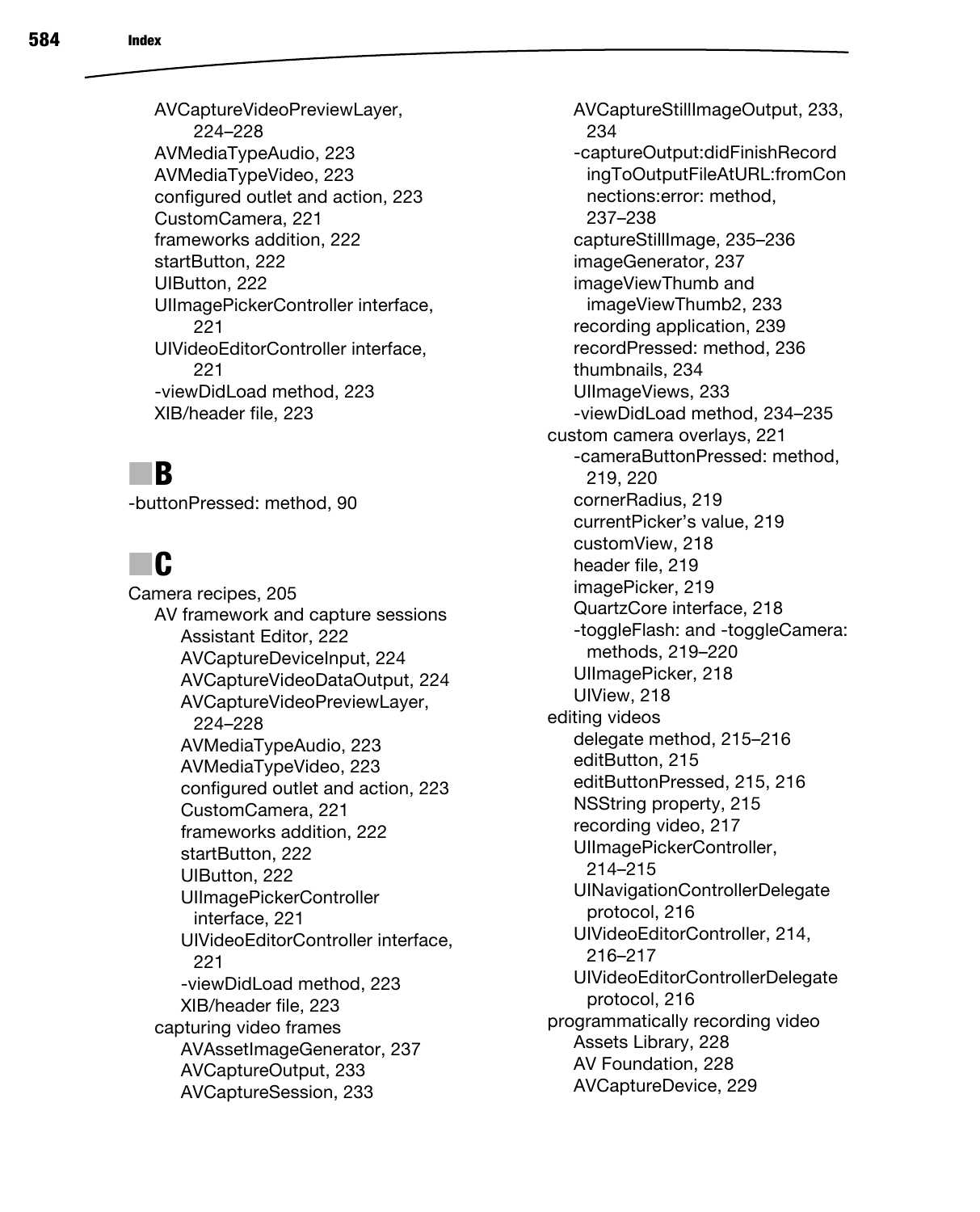AVCaptureDeviceInputs, 229 AVCaptureFileOutputRecording Delegate protocol, 229 AVCaptureMovieFileOutput, 229, 232–233 AVCaptureOutput, 229–231 AVCaptureSession, 229 AVCaptureVideoPreviewLayer, 230 CustomVideo, 228 header file, 229 recordPressed, 228 tempFileURL, 232 UIButton, 228 viewDidLoad method, 230–231 viewDidUnload method, 229 -viewWillAppear: and viewWillDisappear:, 233 recording video, 213–214 taking pictures allowsEditing property, 212 Assistant Editor mode, 207–208 cameraButton, 208 -cameraButtonPressed: method, 208, 209 CaptureViewController.m file, 208 CaptureViewController.xib, 207 Chapter6Recipe1, 206 connected outlets and actions, 208 contentMode, 212 imagePicker, 210–211 -imagePickerController:did FinishPickingMediaWithInfo: method, 211, 212 imageViewRecent, 208 NSDictionary, 211 photo set as background, 213 project settings, 206 single view application template, 205, 206 UIButton, 207, 208 UIImagePickerController class, 209–212 UIImageView, 207, 208, 211 -viewDidLoad method, 208, 209

-cameraButtonPressed: method, 213 CFStringRef, 214 CGPointZero value, 110 CGSizeMake() function, 88 Chapter4HeadingTrackingViewControlle r.xib file, 142 Chapter4RegionMonitoringViewControll er.m, 154 Cocoa Touch controls UIActivityIndicatorView, 96–97 UIButton, 89–90 UILabel CGSizeMake() function, 88 dim/undim labels, 88 font, 88 fundamental controls, 87 heavily shadowed text, 88 highlightedTextColor property, 89 label with no shadow, 88, 89 one square point shadow, 89 -setText: method, 88 shadowOffset property, 88 textAlignment, 88 textColor, 88 userInteractionEnabled, 89 UIPageControl, 97–98 UIProgressView, 97 UISegmentedControl class, 90–91 UISlider, 95 UIStepper, 98–99 UISwitch, 96 **UITextField** app with enabled functionality, 94 configuration, 93 Interface Builder, 92 notifications, 92 UITextView addition, XIB interface, 92 -viewDidLoad method, 91 XIBfile, 91 contentInsetandcontentOffset, 103 contentMode property, 100 Core data data model creation Automatic Reference Counting box, 393–394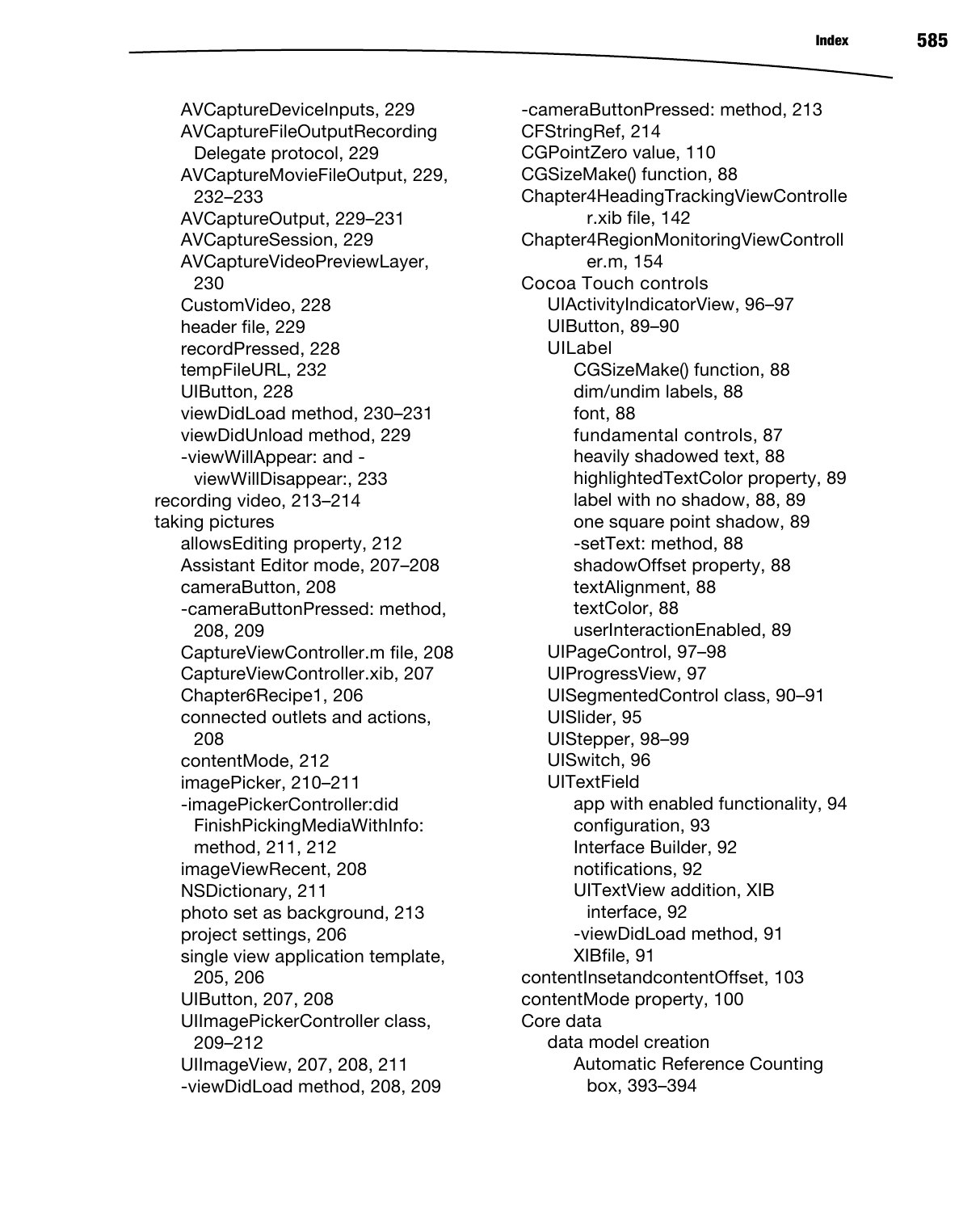editor style, 397 instrument entity, 395, 400–401 MusicSchool, 393 MusicSchool.xcdatamodeld, 395 NSManagedObjectContext, 399 student entity, 395, 400 teacher entity, 394–395, 398–399 definition, 391 editor style, 397 file management system, 373 NSFetchedResultsController, 393 NSManagedObjectContext, 392 NSManagedObjectModel, 392 NSManagedObjects -add method, 410 adding and deleting data, 412–413 -application:didFinishLaunch ingWithOptions method, 407 delegate, 418 empty tables, 407–408 fetch requests filtering, 419–422 -fetchedObjects, 404 MainTableViewController, 402, 407, 417–418 MainViewController's viewDidLoad method, 408 MusicSchool.xcdatamodeld file, 413–414 NSFetchedResultsController, 404, 405 NSFetchRequest, 419–422 NSManagedObject, 404 NSManagedObjectContext, 409 setEditing:animated:method, 412 subclass, 414–415 -tableView:cellForRowAtIndex Path method, 415–417 temporary data, 409 UINavigationController, 406 UITableView, 402, 411 UITableViewDelegate and UITableViewDataSource protocols, 403 viewDidLoad method, 406

NSManagedObjectsNSEntityDescrip tion, 403 NSPersistentStoreCoordinator, 392 NSString/NSArray, 391 storing data, 391 versioning attributes, 423 definition, 422 file inspector, 424–425 if statement, 426 instrument subclass files, 427 MusicSchool2, 422 new model file set, 425 NSDictionary, 426 NSManagedObject subclass, 427 NSString, 423 persistentStoreCoordinator method, 425 xcdatamodeld, 424 Core Graphics, 222 Core Media, 222 Core motion accelerometer, 437, 449–451 accessCMDeviceMotion, 442 -applicationDidEnterBackground method, 441, 444 attitude properties, 445–448 CMAttitude, 443 CMMotionManager, 438 data access CMMotionManager, 435 framework, 434 -toggleUpdates method, 439–440, 443–444 UILabels, 439–440 XIB setup, 436 gravity Represents, 443 gyroscope, 437 hardware, 438 magneticField, 443 magnetometer, 437 raw device information, 442 registering shake events MainWindow, 431 measurements, 429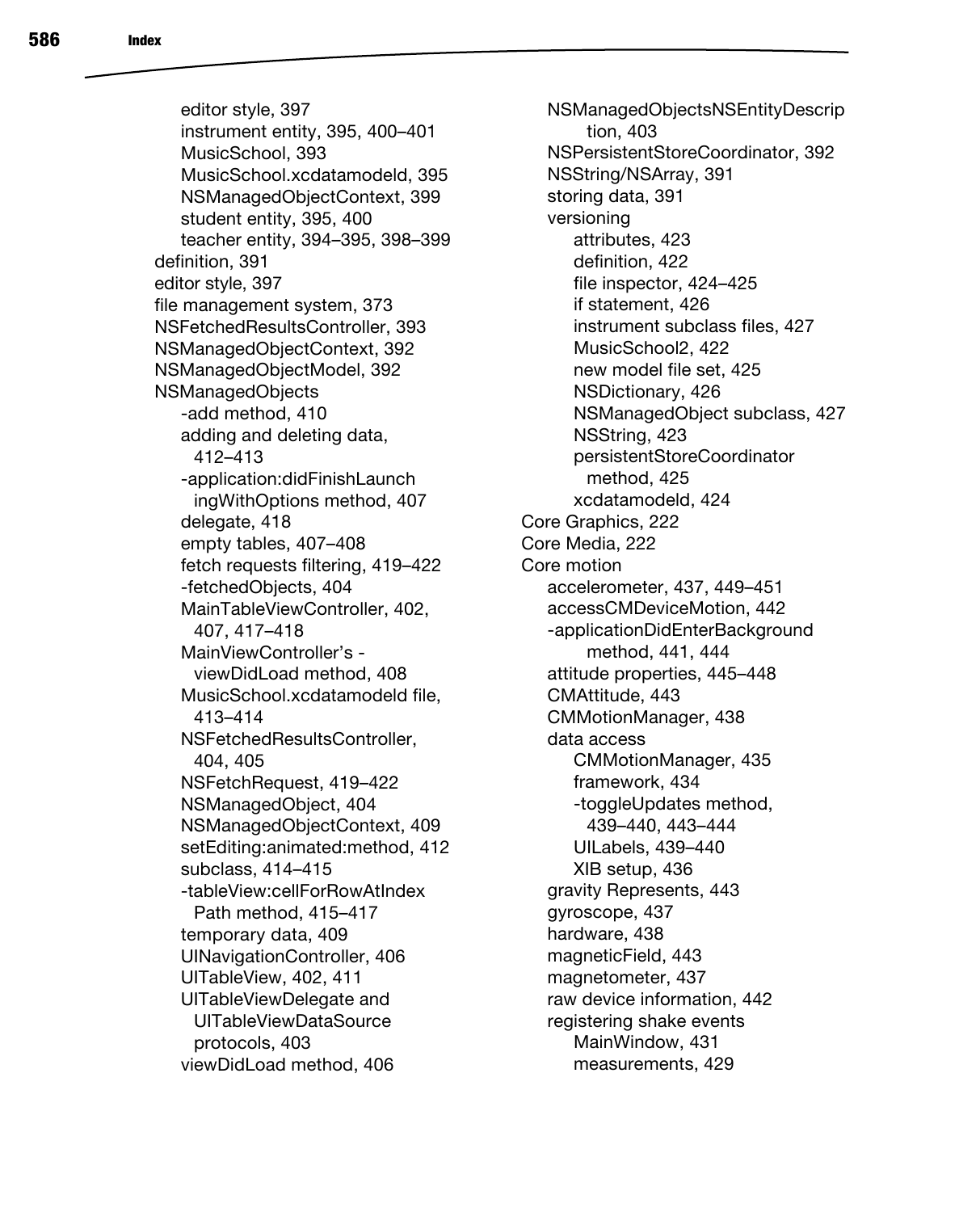-motionEndedwithEvent method, 432 NSNotificationCenter, 432 shake gesture, 433 shakeDetected, 433 shaking, 433 single view application, 430 UIWindow, 430–431 -viewDidLoad method, 433 rollLabel, pitchLabel, and yawLabel, 445 rotationRate, 443 -shakeDetected method, 440 -startDeviceMotionUpdates, 443 startDeviceMotionUpdatesToQueue withHandler, 443 startDeviceMotionUpdatesUsingRef erenceFrame, 443 UILabel, 449–451 userAcceleration Represents, 443 -viewDidUnload method, 441 Core Video, 222 CoreGraphics.framework library, 110

## ■**D**

Data storage core data,file management system, 373 iCloud 12345ABCDE.com.domainName. iCloudTest, 378 App ID, 375 com.domainName.iCloudTest, 378 Documents & Data, 384 Enable Entitlements, 375 iCloudStoreViewController.m file, 378 iCloudStoreViewController.xib file, 380 iOS 5.0, 374 metadataQueryDidFinishGathering, 383 MyDocument.h file, 379

NSFileManager and NSMetadataQuery classes, 382 NSMetadataQuery, 384 project configuration, 374 Provisioning Profiles section, 378 storing key-value data, 386 text saved and loaded, 386 UIDocument: contentsForType:error: and -loadFromContents:ofType: error:, 380UIDocument abstract class, 379 UITextView, 381 managing files core data, 373 delegate property, 362–363 -encodeWithCoder method, 370 file management system, 360 Hotspot property, 362 Hotspot.h, 360 Hotspot.m, 360 HotspotInfoViewController.h file, 363 HotspotInfoViewController.xib, 362–363 HotspotsInfoDelegate protocol, 365 initWithCoder method, 371 iOS's file management system, 359 -loadData method, 372 newHotspot, 366 NSArray, 372 NSDictionary, 370 NSFileManager, 371 NSIndexPath, 367–369 NSMutableArray, 365 NSObject subclass, 360 -populateWithHotspot method, 364 saveButtonPressed, 364 -saveData method, 372 Single View Application template, 360 UIApplication, 369 UINavigationController, 366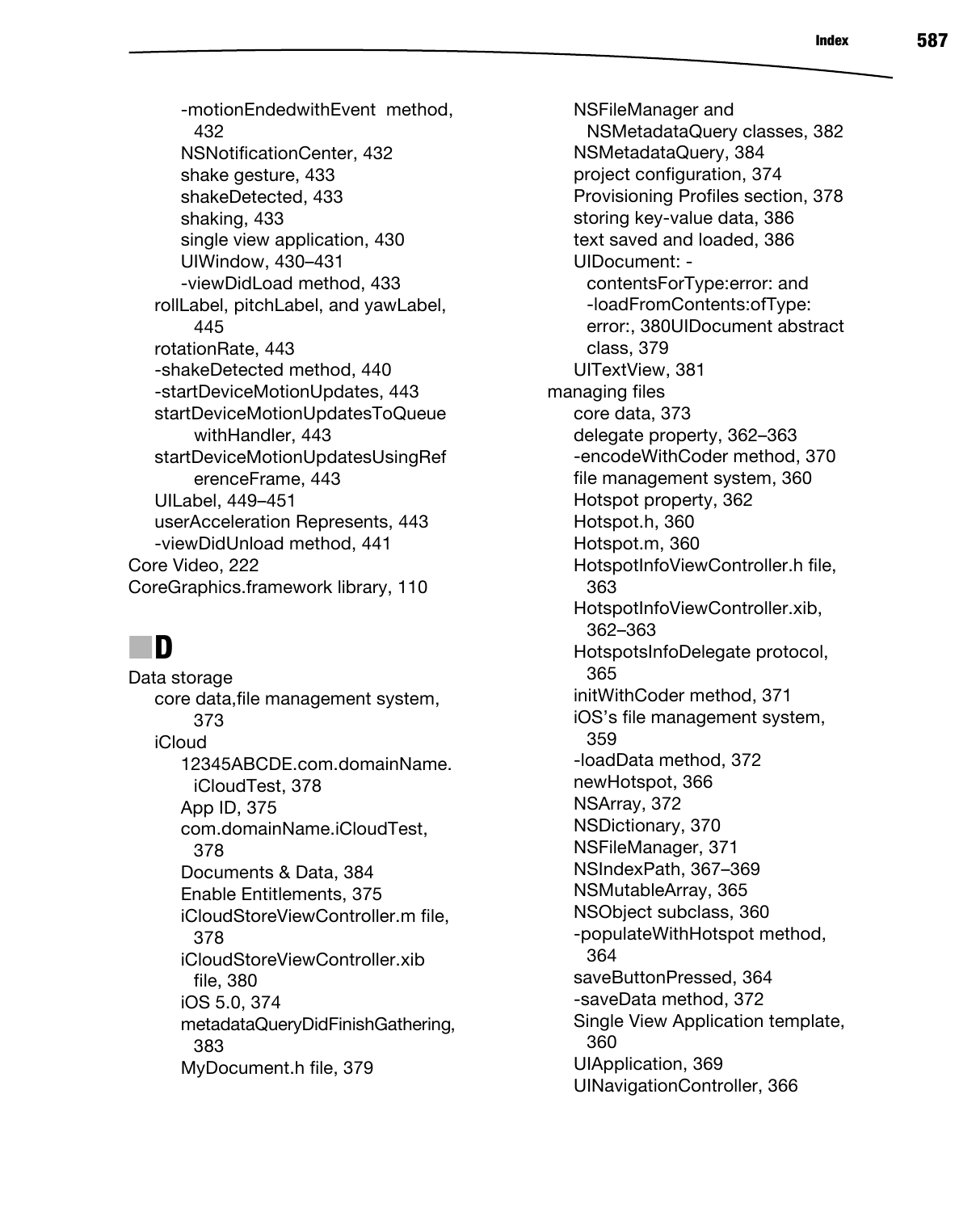UITableView, 365, 367, 369 UITableViewCellEditingStyle, 373 UITableViewDelegate and UITableViewDataSource protocols, 365 <UITextFieldDelegate>, 363 UITextField element, 362 UIViewController subclass, 361 viewDidLoad method, 363 XIB for user interface, 361 NSUserDefaults, 357 Boolean values, 353 iOS simulator, 358 iPhone family, 353–354 persisting, 358 +resetStandardUserDefaults, 356 +standardUserDefaults method, 356 Stubborn, 353 synchronize method, 356 UISwitch, 357 UITextFieldDelegate protocol methods, 355, 356 view controller's XIB, 354, 355 viewDidLoad method, 356–358 viewDidUnload method, 355 Xcode, 358 Data transmission recipes, 453 attachment parameter, 461 composing e-mail, 459–460 data to mail attachament, 461–467 fileName parameter, 461 formatted printing, with page renderers, 478 drawPageAtIndex:inRect: method, 479–480 drawPrintFormatter:forPageAtInd ex: method, 480 NSString properties, 478 printCustomPressed action, 481–483 UIPrintPageRenderer class, 478 getImagePressed method, 463 image printing, 467 printer simulator application,

471–473

UINavigationController, 467 UIPrintInfoOutputGeneral, 469 UIPrintInfoOutputGrayscale, 468 UIPrintInfoOutputPhoto, 468 UIPrintInteractionController, 469–470 mailPressed method, 459, 465–466 MFMailComposeViewController, 457–458, 461 MFMailComposeViewController's delegate method, 466–467 mimeType parameter, 461 plain text printing, 473 printFormatter property, 474–475 viewDidLoad method, 473–474 text messaging, 453 configuration, 455 description, 453 MFMessageComposeViewContro ller, 457–458 single view application, 454 textPressed method, 457 UITextView's delegate methods, 457 viewDidLoad method, 455–456 UIImagePickerControllerDelegate protocol methods, 463–465 view printing, 475–477 dataDetectorTypes, 101 datePickerMode property, 107 defersCurrentPageDisplay property, 98 directionalLockEnabled property, 103 -dismissModalViewController Animated:method, 121 -dismissWithClickedButton Index:animated: method, 123, 124

## ■**E**

E-mail composing, 459–460

# ■**F**

-flashScrollIndicators method, 104 Formatted printing, 478–483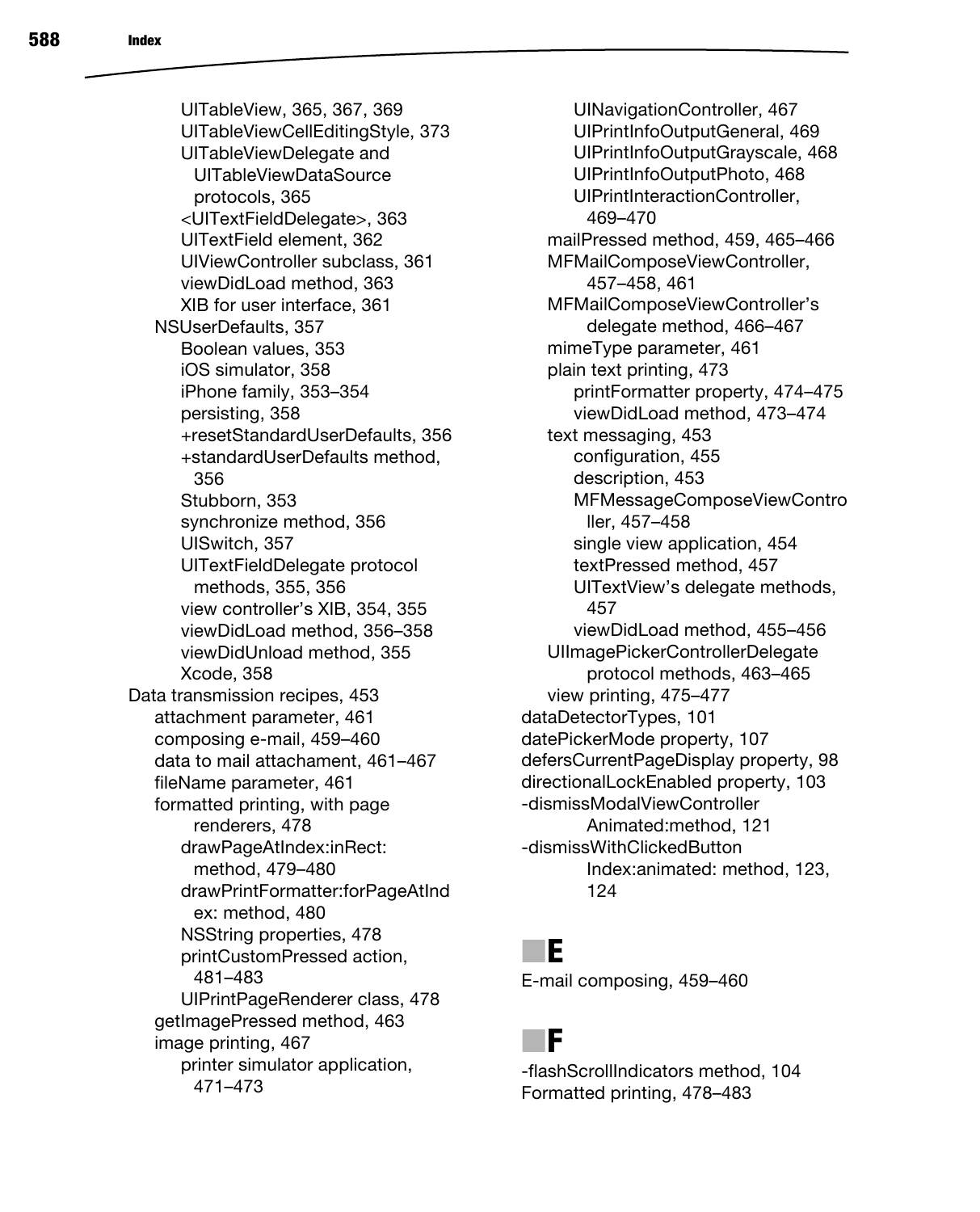# ■**G**

Game achievements, 569 code setup, 572–573 GKAchievementsViewController, 574–575 iTunes connect setup configuration, 570–572 Game Center management, 569 new achievement addition, 570 MainMenuScene, 574–575 Game Center, 555 achievements *see* checking for, 561 iTunes connect setup App ID configuration, 556 application information, 556 management, 557–558 Leaderboards *see* multiplayer, 575–581 player authentication, 561–563 project setup Build Phases tab, 558 Game Kit framework, 559 iTunes connect, 560 Gesture recognizers -addGestureRecognizer: method, 108 +isKindOfClass method, 108 -locationInView: method, 109 -locationOfTouch:inView: method, 109 UIGestureRecognizerDelegate protocol, 109 UIGestureRecognizerStateBegan, 108 UIGestureRecognizerStateCancelled, 108 UIGestureRecognizerStateChanged, 108 UIGestureRecognizerStateEnded, 108 UIGestureRecognizerStatePossible, 108 UIGestureRecognizerStateRecognized, 108

UILongPressGestureRecognizer, 110–111 UIPanGestureRecognizer, 110 UIPinchGestureRecognizer, 111 UIRotationGestureRecognizer, 111 UISwipeGestureRecognizer, 109–110 UITapGestureRecognizer, 108, 109 userInteractionEnabled property, 108 GitHub, 18–20

# ■**H**

handleGesture method, 109, 110 hidesForSinglePage property, 98 hidesWhenStopped property, 96 highlightedAnimationImages property, 100 highlightedImage properties, 99 highlightedTextColor property, 89 horizontalAccuracy property, 133

# ■**I, J**

(IBAction)regionMonitoringToggle:(id)se nder method, 154 iCloud 12345ABCDE.com.domainName.iCl oudTest, 378 App ID, 375 com.domainName.iCloudTest, 378 Documents & Data, 384 Enable Entitlements, 375 iCloudStoreViewController.m file, 378 iCloudStoreViewController.xib file, 380 iOS 5.0, 374 metadataQueryDidFinishGathering, 383 MyDocument.h file, 379 NSFileManager and NSMetadataQuery classes, 382 NSMetadataQuery, 384 project configuration, 374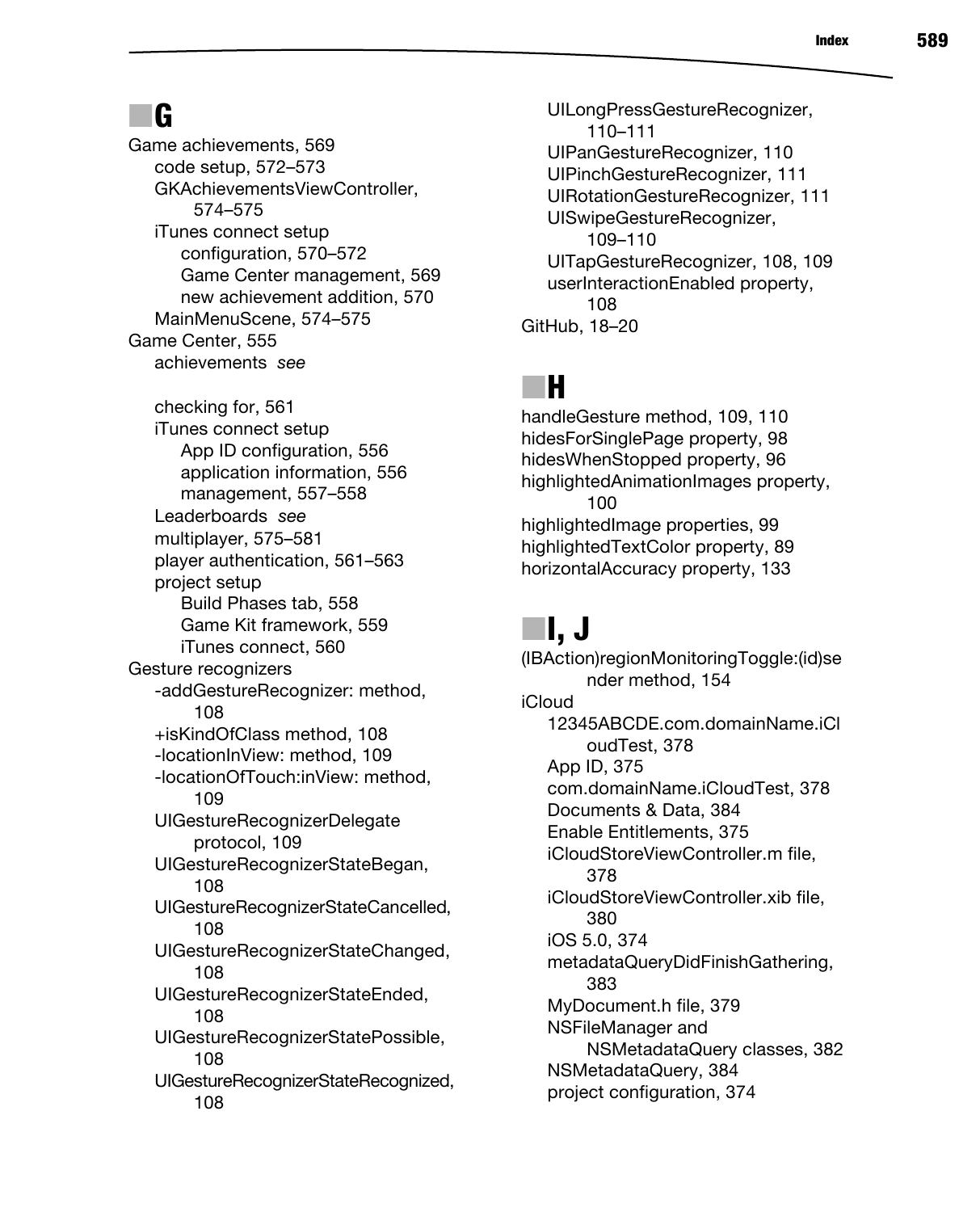Provisioning Profiles section, 378 storing key-value data, 386 text saved and loaded, 386 UIDocument: contentsForType:error: and loadFromContents:ofType:error: UIDocument abstract class, 379 UITextView, 381 Image feature detection files addition, 550–551 -findFacePressed method, 551–552 Single View Application template, 548 view controller's XIB setup, 550 -viewDidLoad method, 551 +imageNamed:method, 99 Image printing, 467–473 Image recipes filters CIImage creation, 539 CoreImage.framework library, 537 hue adjustment, 542–543 image rotation, 543 NSMutableArray property, 538 populateImagesWithImage, 539, 544 -setMainImage, 538 -tableView:didSelectRowAt IndexPath:, 540 -tableView:cellForRowAtIndex Path:, 541 UIImagePickerControllerDelegate protocol, 542 programming screenshots, 520–522 scaling images *see* Scaling images) simple shapes path creation, 519–520 QuartzCore and CoreGraphics.framework, 516–518 rectangle and ellipse, 519 single view application, 515–516 UIView, 518–519

UIImageViews *see*

imageForSegmentAtIndex: method, 91 imageFromSampleBuffer, 226 -imagePickerController:did FinishPickingMediaWithInfo: delegate method, 219 -initWithContentViewController: initializer, 119 initWithCoordinate method, 175 -initWithItems: method, 91 inputAccessoryView, 102 inputViewproperty, 102 -insertSegmentWithImage: atIndex:animated: method, 91 insertSegmentWithTitle:atIndex:animated: method, 91 Interface Builder Assistant Editor, 30 inspector pane, 30 navigator pane, 29 outlet connection action creation and configuration, 33 labelHelloWorld updation, 34 outlet creation, 32 placeholders, 34 storyboards *see* Tint control, 42 touch gesture recognizers, 36 adjusting attributes, 39 attributes inspector, 38 gesture recognizer addition, 36 outline view, 38 placeholders, 40 tapTheLabel action, 41 iPod library +applicationMusicPlayer, 254 buttons, 253 elements, 253 +iPodMusicPlayer, 254 MPMediaItemCollection, 253 MPMediaPickerController's delegate methods, 256 MPMusicPlayerController, 253 MusicPick, 252 player's queue, 257 -setNotifications method, 254–256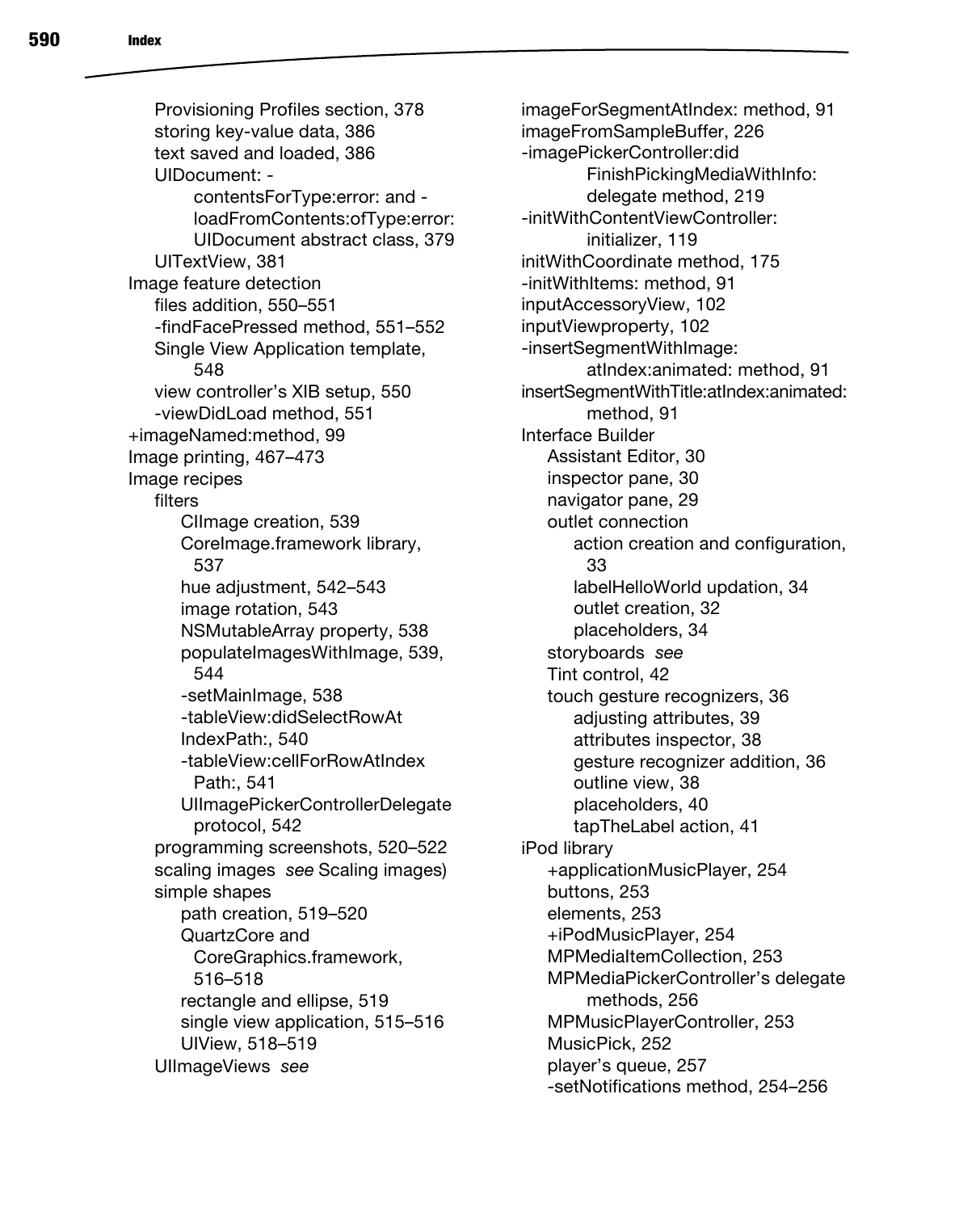-updateQueueWithMediaItem Collection, 256–257 user interface, 252 -viewDidLoad method, 254 -viewDidUnload method, 258–259

# ■ **K**

kCLLocationAccuracyHundredMeters, 160 kUTTypeMovie, 214

#### ■**L**

Leaderboards code setup, 567–568 high scores, 568 iTunes setup configuration, 566 Game Center management, 561–563 language display settings, 566 setup, 564 type selection, 565 Local Git repository, Xcode 4 commit message, 13 creation, 9 disabled version control, 13 file changes, 12 filtered modified files, 12 modified and added project files, 10 Location recipes, 125 CLGeocoder object, 162 CLLocationManager object, 127 completionHandler, 162 Core Location framework, 125 device location information, 136 – locationManager:didUpdateTo Location:fromLocation: method, 132 application without location data, 135 Chapter4SampleProject, 127 Chapter4SampleProjectViewCont roller interface file (.h), 130 CLLocation object, 133

CLLocationManager object, 131–132 CLLocationManagerDelegate, 130 Core Location framework addition, 127, 128 description property, 133 desiredAccuracy property, 131 distanceFilter property, 131 Interface Builder, 128 interface file, 130 kCLDistanceFilterNone property, 131 labelLocation, 133–135 location permissions request, 134 newLocation.description value, 133 NSString, 133 purpose property, 131, 134 startUpdatingLocation method, 131 stopUpdatingLocation method, 131, 132 toggleLocationServices:sender: action, 130 UILabel, 128–129 UISwitch, 128, 129, 134 Xcode 4, 127 location services requirements, 126 magnetic bearing \_locationManager, 144 Chapter4HeadingTracking, 141 Chapter4HeadingTrackingView Controller, 143–144 CLLocationManager object, 141 CLLocationManagerDelegate protocol, 143 delegate methods, 145 didFailWithError method, 145 didUpdateHeading method, 145 heading calibration screen, 146 heading tracking services, 144–145 headingAccuracy property, 145 headingFilter property, 144, 145 headingOrientation property, 141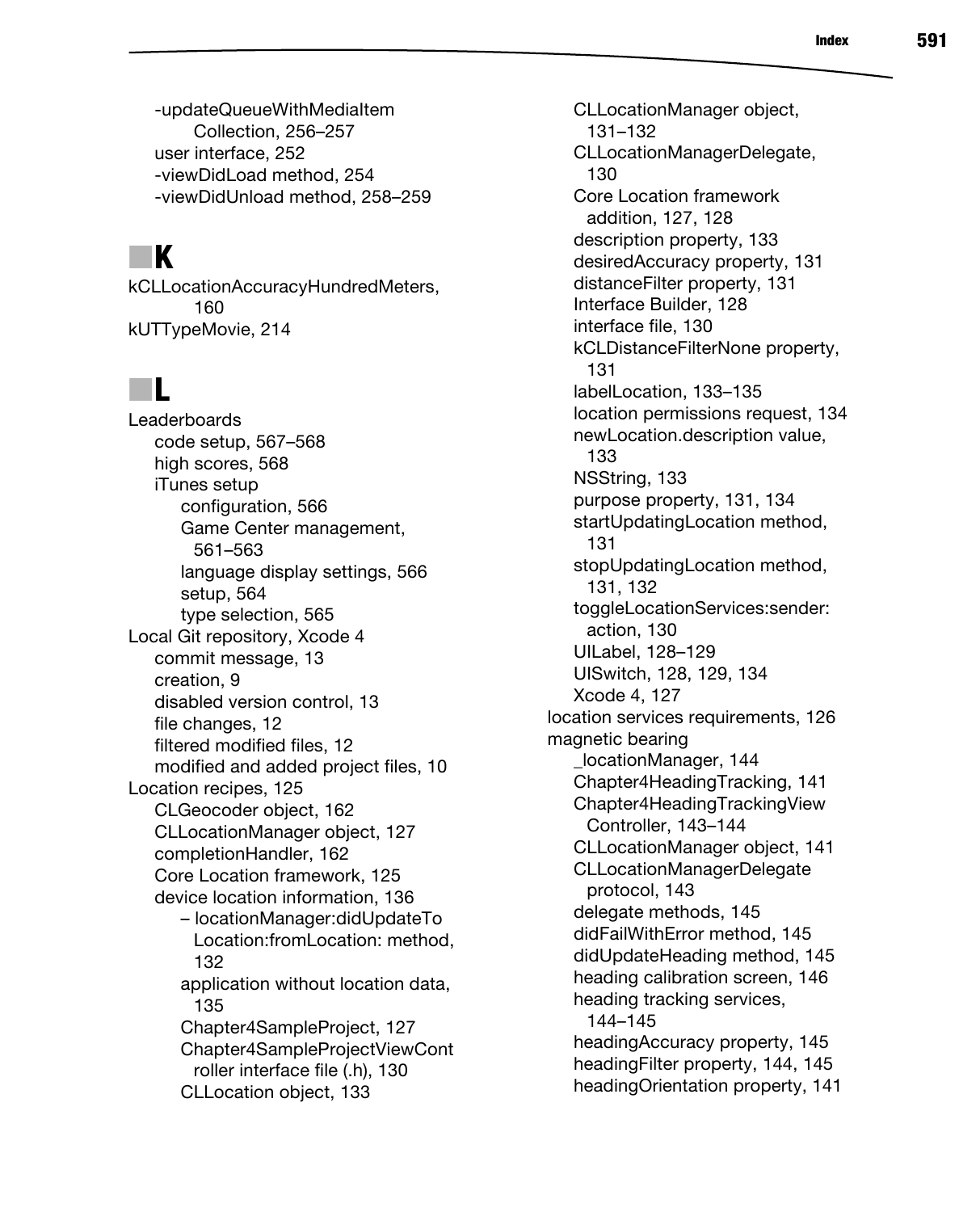headingSwitch, 144 labelHeading, 145 locationManagerShouldDisplayH eadingCalibration, 146 magnetic poles, 141 magneticHeading, 145 purpose property, 144 startUpdatingHeading, 144 switchHeadingService method, 143, 144 UILabel and UISwitch, 142–143 NSArray placemarks, 162 region monitoring Chapter4RegionMonitoring, 151 Chapter4RegionMonitoringViewC ontroller.xib, 151 CLLocationManager object, 151 CLLocationManagerDelegate protocol, 153 CLRegion object, 154–155 custom coordinates, 156 delegate methods, 155 did enter and did exit, 156 identifier property, 155 implementation file (.m), 154 interface file (.h), 153–154 kCLErrorRegionMonitoringDenied, 155–156 kCLErrorRegionMonitoringFailure error, 151, 155–156 locationManager:monitoringDidF ailForRegion:withError: delegate method, 151 maximumRegionMonitoringDista nce property, 154 monitoredRegions property, 151, 155 startMonitoringForRegion:desired Accuracy: method, 151 toggling action, 153 UILabel and UISwitch, 151–153 reverse and forward geocoding action's creation, 159 actionWhereAmI method, 158, 160 Chapter4Geocoder, 157

Chapter4GeocoderViewController implementation file (.m), 160 Chapter4GeocoderViewController interface file (.h), 159–160 Chapter4GeocoderViewController .xib file, 157 CLGeocoder, 157 CLPlacemarks, 161 didFailWithError method, 160 didUpdateToLocation delegate method, 160 didUpdateToLocation method, 161 distanceFilter property, 160 GPS coordinates, 156 labelGeocodeInfo, 158 latitude and longitude coordinates, 156 newLocation timestamp property, 160 NSArray, 161 NSError, 161 placemarks, 161 UIButton, 157–158 UILabel, 157–158 UISwitch, 159 significant location changes, 126, 127 (IBAction)toggleLocationServices: (id)sender method, 138 application:didReceiveLocalNotifi cation: method, 140 Chapter4SignificantLocationTrac ker, 136 delegate method, 140–141 desiredAccuracy property, 139 distanceFilter property, 139 implementation file (.m), 138 Info.plist, 136 interface file (.h), 138 labelLocation, 138 newLocation, 140 purpose property, 139 required background mode, 136, 137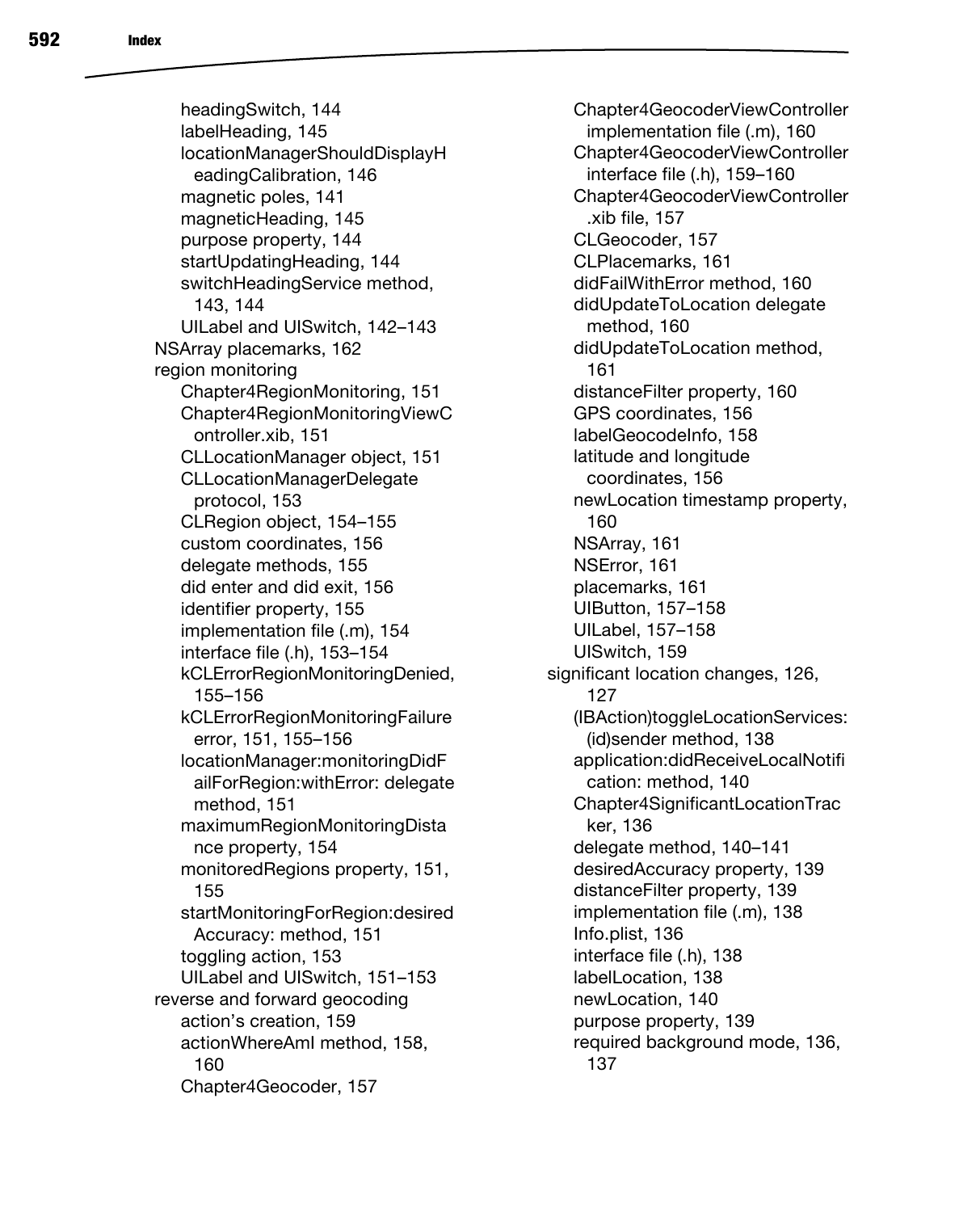self.labell ocation text  $=$ newLocation.description;, 140 startMonitoringSignificantLocatio nChanges method, 139–140 toggleLocationServices, 138 toggling action, 138 UIAlertView, 138 UIBackgroundModes, 136 UILabel, 138 UILocalNotification, 140 standard location service, 126–127 supported devices, 125 true bearing Chapter4HeadingTrackingViewC ontroller.xib file, 147 CLHeading object, 147 declination, 146 didUpdateHeading method, 149 implementation file (.m), 149–150 interface file (.h), 148 labelTrueHeading, 147 startUpdatingLocation method, 147, 148 stopUpdatingLocation, 148 switchHeadingServices method, 148–149 trueHeading property, 147 user interface with label, 147

#### ■**M**

Map Kit recipes, 163 annotations grouping, location, 199 abs function, 198 -cleanPlaces method, 200 CLLocationDegrees, 194 delegate method, 198 fabs function, 198 full -group: method, 200–201 –group: method, 198 header file, 193 Hotspot class, 193, 199 HotspotMap, 193 hotspots, 195 implementation file, 200 initialization method, 194

–initWithCoordinate: method, 200 map with far too many annotations, 197 -mapView: regionDidChangeAnimated: method, 198, 202 .m file, 194 MKAnnotation protocol, 193 MKMapView, 194 MKPinAnnotationView, 201 NSArrays, 195 .NSMutableArray property, 199 NSObject subclass, 193 places property, 194 -placesCount method, 200 view controller's .m file, 197–198 –viewDidLoad method, 194–196 -viewDidUnload method, 196 viewForAnnotation method, 196, 201–202 viewForAnnotation: method, 199 –(void)group(NSArray \*)hotspots, 198 with number-specific colors, 203 custom annotations application, 184 avatar.png image, 178, 185 callouts, 186, 190 canShowCallout property, 184 centerOffset property, 182 CGPoint value, 182 CGPointMake() function, 182 coordinate, title, and subtitle properties, 180 "Copy items into destination group's folder (if needed)", 178, 179 CustomAnnotationView class, 181–182 CustomAnnotationView.m file, 184–185 DetailViewController .xib, 187, 188 full method, 182–183 header file, 180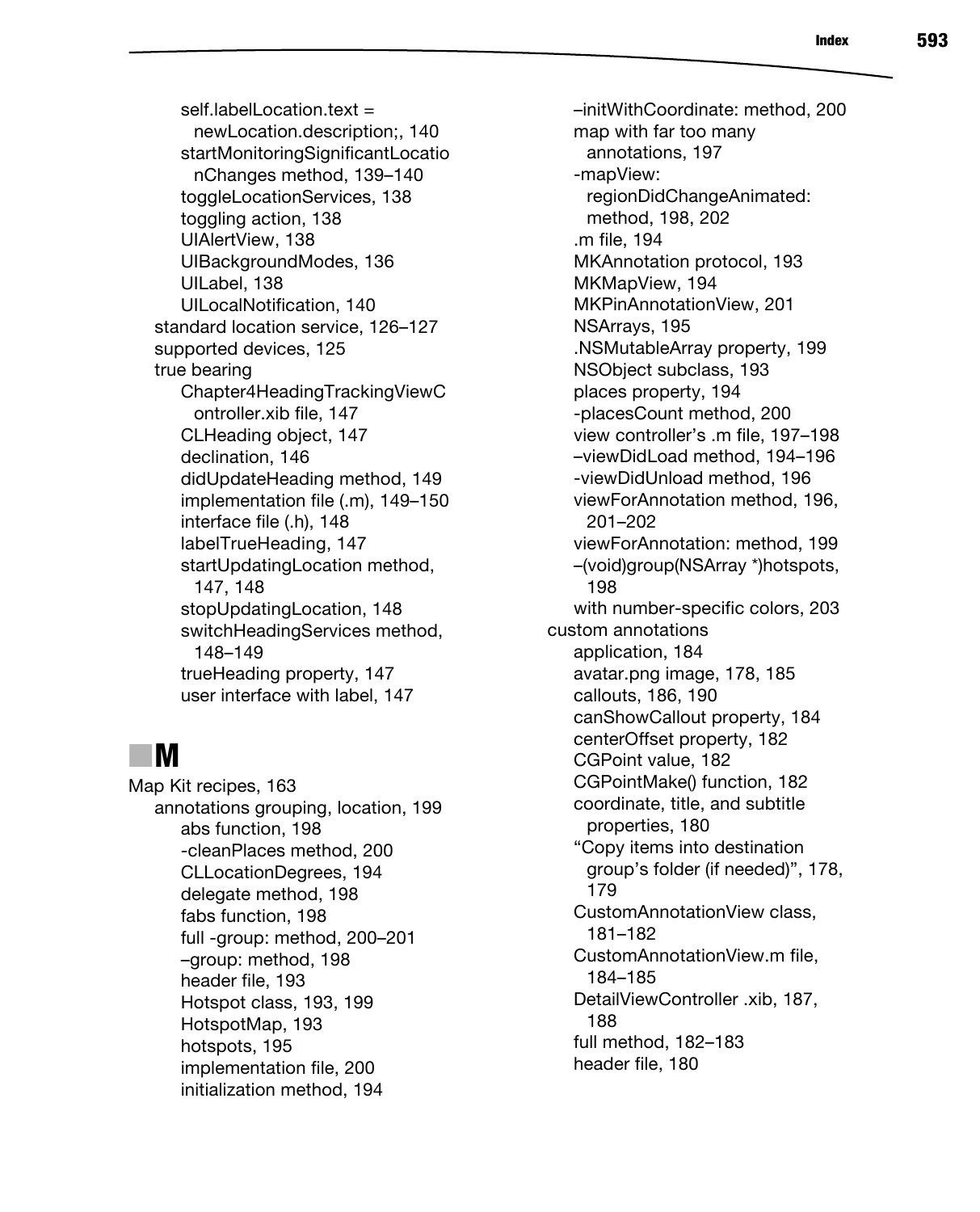#import "DetailViewController.h", 189 initWithAnnotation:reuseIdentifier: method, 182 leftCalloutAccessoryView, 184, 185 -mapView:annotationView: calloutAccessoryControlTapped: method, 186 MKAnnotationView class, 178, 182 MKAnnotationView subclass, 181 MKPinAnnotationView objects, 177, 183 MyAnnotation.h and CustomAnnotationView.h files, 183 MyAnnotation.m file, 181 NSObject subclass, 180 NSString, 188–189 Objective-C class, 179 overlays addition, 190–192 titleLabel and subtitleLabel properties, 188 Ullmage, 182 UIImageView, 185 UIViewController subclass, 186 viewDidLoad method, 178, 183, 189 map with device's location application with panning and user tracking, 173 BarButtonItem, 171 + button, framework addition, 165 configuration settings, 164 Core Location and Map Kit frameworks selection, 165 if statement, 169–170 initWithMapView: method, 171 labelUserLocation, 167 location access, 171 MapKit/MapKit.h framework library, 167 –mapView:didUpdateUser Location: delegate method, 170

MKCoordinateRegionMakeWithDi stance method, 168 MKMapView outlet, 167 MKUserLocationFollowWithHeadi ng, 173 MKUserTrackingBarButtonItem, 171, 172 MKUserTrackingModeFollow, 169 SBViewController interface file (.h), 166, 167 SBViewController.h file, 167 self.mapViewUserMap, 170 setUserTrackingMode:animated: method, 169 showUserLocation, 168–169 Single View Application template, 163, 164 toolbarMapTools, 171 userLocationVisible property, 169 .userTrackingMode property, 169 viewDidLoad method, 168, 171, 172 viewDidUnload method, 170 .xib file with MKMapView and UILabel, 165–166 .zoomEnabled and .scrollEnabled properties, 168 marking locations with pins annotations addition, 176 annotation's coordinate property, 177 application with map and pins, 177 canShowCallout property, 176 MyAnnotation, 175–176 NSObject subclass, 173, 174 Objective-C class, 173, 174 rightCalloutAccessoryView property, 176 -viewForAnnotation: delegate method, 177 -mapView:viewForAnnotation: method, 175 maximumNumberOfTouches property, 110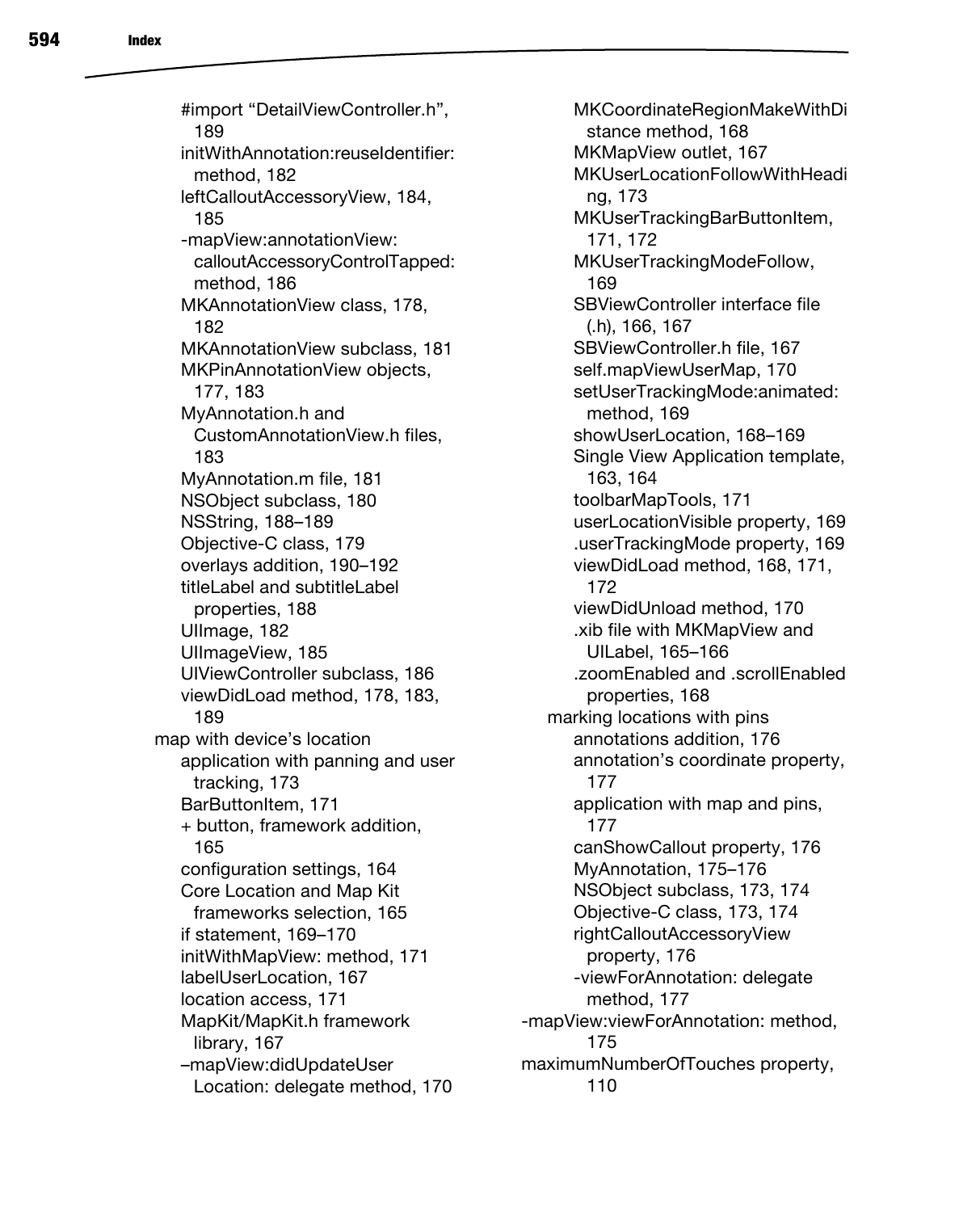maximumZoomScaleand/or minimumZoomScale properties, 104 mediaType, 214 minimumNumberOfTouches property, 110 minimumPressDuration, 111 MKMapViewDelegate protocol, 167, 178 MKUserTrackingBarButtonItem, 171 MKUserTrackingModeFollow, 169 MKUserTrackingModeFollowWithHeadi ng, 169 MKUserTrackingModeNone, 169 modalPresentationStyle property, 121 modalTransitionStyle property, 121 Multimedia -addObserver, 270 application category, 265 audio toolbox, 243 AudioServicesPlaySystemSound(), 248 AV foundation, 243 AVAudioPlayer delegate methods, 248 AVAudioPlayerDelegate protocol, 245 AVAudioRecorder -pause method, 252 -playPressed: method, 249, 252 -prepareToRecord action, 250 recordPressed: method, 249 -tempFileURL, 250 -updateLabels method, 251–252 user interface, 249 viewDidUnload method, 249–250 -canBecomeFirstResponder, 270 CMTimeMake() function, 273 currentIndex, 268 +defaultCenter, 269 enableRate property, 247 frameworks addition, 242, 243 frameworks' header files import, 243 iPod library (*see*  -libraryPressed: method, 273–274 MPMediaPropertyPredicates

comparisonType property, 262 MPMediaQuery, 262 NSArray, 270 NSMutableArray, 267 NSNotificationCenter, 270 NSUInteger argument, 247 playButton, 267 -playerItemDidReachEnd, 270 playlist, 267 -playPressed: and -nextPressed: methods, 271 plist file, 264–265 -prevPressed: method, 272–273 querying media MPMediaItemProperties, 261 textFieldArtist, 260 UIButton, 259 UITextField, 259 user interface, 260 -viewDidLoad, 260 -queryPressed: method, 260, 261, 274 -remoteControlReceivedWithEvent, 269 required background modes, 265 single view application template, 241, 242 slider's values, 244, 245 sound clip, 245 UISliders, 247 updateLabels method, 247 -updateNowPlaying, 271 user interface, 266, 268 view controller's XIB file, 243, 244 viewDidLoad method, 246, 263 viewDidUnload method, 245 -viewWillDisappear:animated: methods Multiplayer, 575–581

#### ■**N, O**

-numberOfComponentsInPickerView: method, 105 numberOfSegments property, 91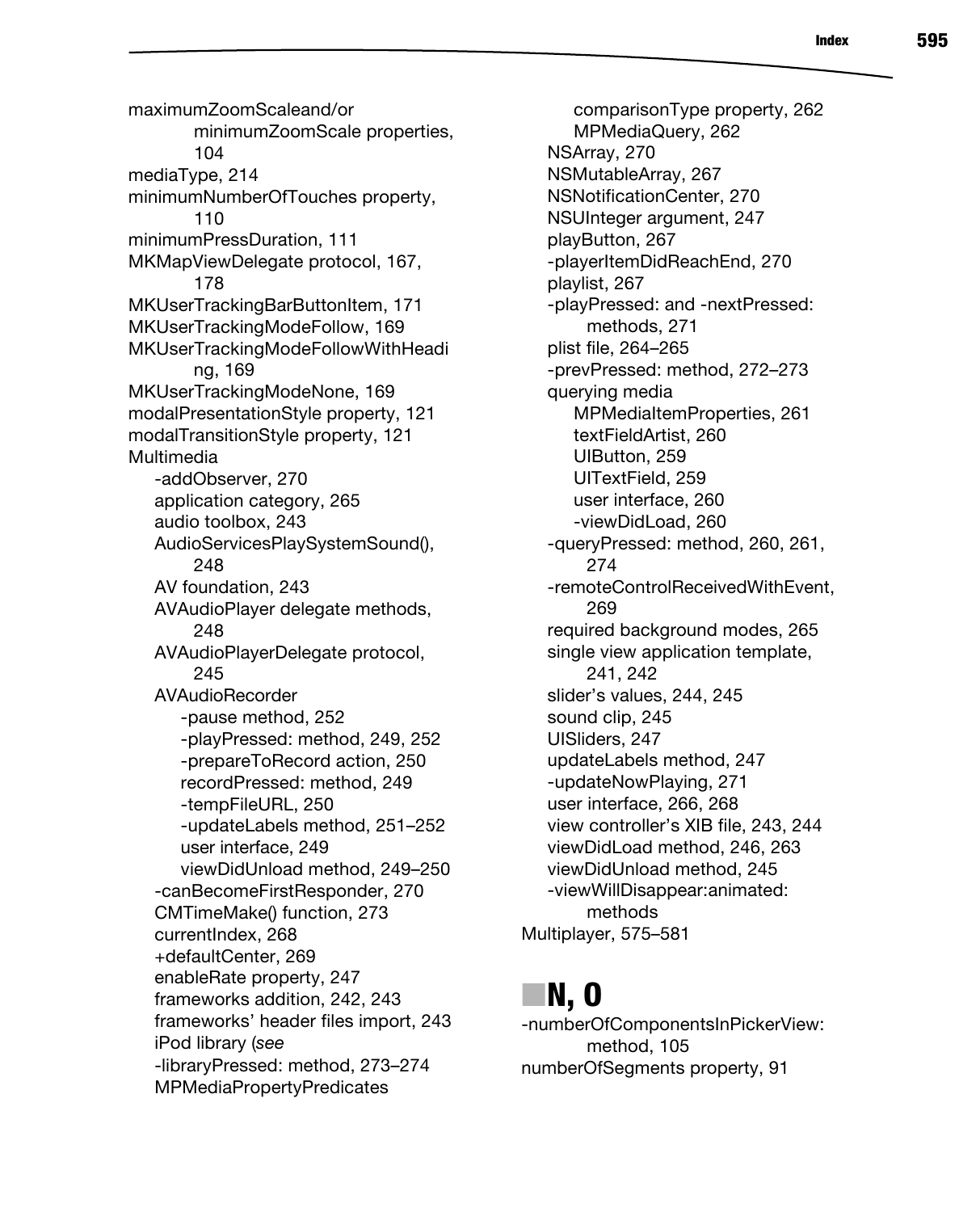numberOfTapsRequired property, 109, 111 numberOfTouchesRequired property, 109–111 NSManagedObjects -add method, 410 adding and deleting data, 412–413 -application:didFinishLaunching WithOptions method, 407 delegate, 418 empty tables, 407–408 fetch requests filtering, 419–422 -fetchedObjects, 404 MainTableViewController, 402, 407, 417–418 MainViewController's -viewDidLoad method, 408 MusicSchool.xcdatamodeld file, 413–414 NSFetchedResultsController, 404, 405 NSFetchRequest, 419–422 NSManagedObject, 404 NSManagedObjectContext, 409 setEditing:animated:method, 412 subclass, 414–415 -tableView:cellForRowAtIndexPath method, 415–417 temporary data, 409 UINavigationController, 406 UITableView, 402, 411 UITableViewDelegate and UITableViewDataSource protocols, 403 viewDidLoad method, 406 NSUserDefaults, 357 Boolean values, 353 iOS simulator, 358 iPhone family, 353–354 persisting, 358 +resetStandardUserDefaults, 356

+standardUserDefaults method, 356 Stubborn, 353 synchronize method, 356 UISwitch, 357

UITextFieldDelegate protocol methods, 355, 356 view controller's XIB, 354, 355 viewDidLoad method, 356–358 viewDidUnload method, 355 Xcode, 358

# ■**P, Q**

pagingEnabled property, 103 pickerView:didSelectRow:inComponent: method, 105 -pickerView:numberOfRowsIn Component: method, 105 pickerView:rowHeightForComponent: method, 105 pickerView:titleForRow:forComponent: method, 105 pickerView:viewForRow:forComponent: reusingView: method, 105 pickerView:widthForComponent: method, 105 Plain text printing, 473–475 -presentModalViewController:animated: method, 121 -presentPopoverFromBarButton Item:permittedArrowDirections: animated: method, 119 -presentPopoverFromRect: inView:permittedArrowDirections: animated: method, 119 Printing formatted, 478–483 image, 467–473 plain text, 473–475 view, 475–477 progressViewStyle property, 97

## ■**R**

-removeAllSegments: method, 91 -removeSegmentAtIndex:animated: method, 91 Required device capabilities, 126 -resignFirstResponder method, 94, 102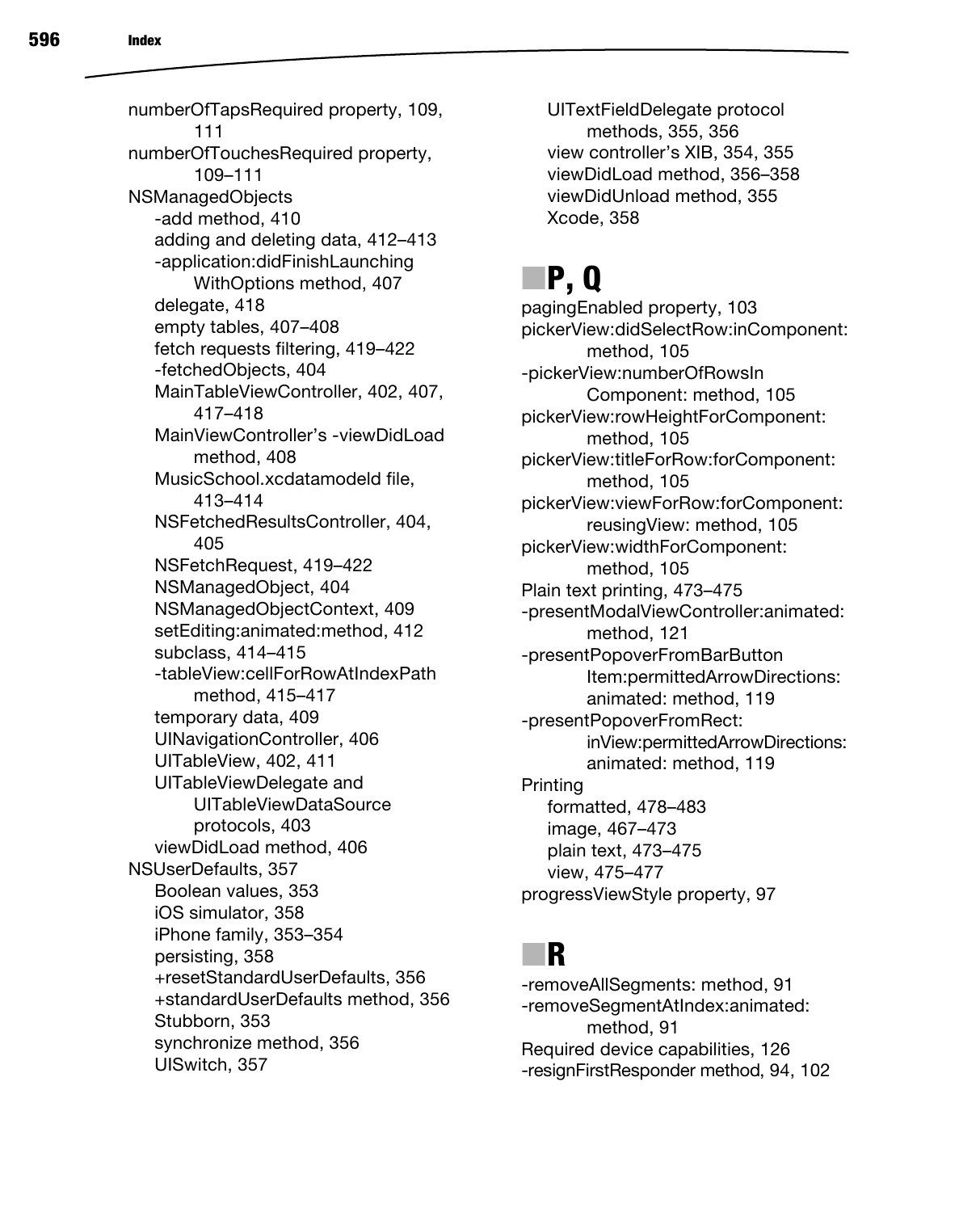## ■**S**

Scaling images configuration, 529 detail view controller, 529 image resizing, 530–531 advantages and issues, 536–537 UIImageView, 532–536 imagePickerController, 530 MasterViewController, 529–530 scrollEnabled property, 103 -scrollRectToVisible:animated: method, 103 scrollsToTop property, 103 -selectedRowInComponent:method, 106 selectedSegmentIndex, 91 -setBackgroundImage:forState: andsetImage:forState: methods, 90 -setContentOffset:animated: method, 103 -setContentViewController:animated: method, 119 -setDate:animated: method, 107 -setImage:forSegmentAtIndex: method, 91 -setOn:animated: method, 96 -setPopoverContentSize:animated: method, 119 -setProgress:animated: method, 97 setTitle:forSegmentAtIndex: method, 91 -setTitle:forState: property, 89 -setValue:animated: method, 95 shadowColorandshadowOffsetproperties, 88 Shake gesture, 433 showsSelectionIndicator property, 106 -sizeForNumberOfPages: method, 98 -startAnimating method, 96 -stopAnimating method, 96 **Storyboards** aboutUsViewController view, 48 aboutUsViewController implementation, 85 Back button, 84 configuration, 46

controllers interface, 80 UIButton action, 81 Contact Info view, 53 customized cells, 56 duplicating cells, 56 file copying, 82 file loading, 47 grouped cells, 56 loaded storyboard, 84 Main storyboard file base name, 46 performSegueWithIdentifier, 51 project configuration, 79 ProjectViewController, 83 renaming, 82 scenes, 43 segue identifier settings, 53 Segues, 45 single view application selection, 78 static cells configuration, 55 subgroup addition, 80 target settings, 47 UINavigationBar, 52 UITableView, 57 UITableViewCell prototypes, 72 AppUITableViewCellClass addition, 76, 77 cell identifier, 75 configuring cells, 75 dynamic prototype reselection, 74 MyAppClass, 77 new table view, 74 outlet connection, 75 segue reconfiguration, 75 subclass, 73 UILabel and UIimage outlet property, 73 UITableViewController, 54 UIViewController, 50 -stringValue, 281

#### ■**T**

tableView: cellForRowAtIndexPath: method, 326 TableView cells, 175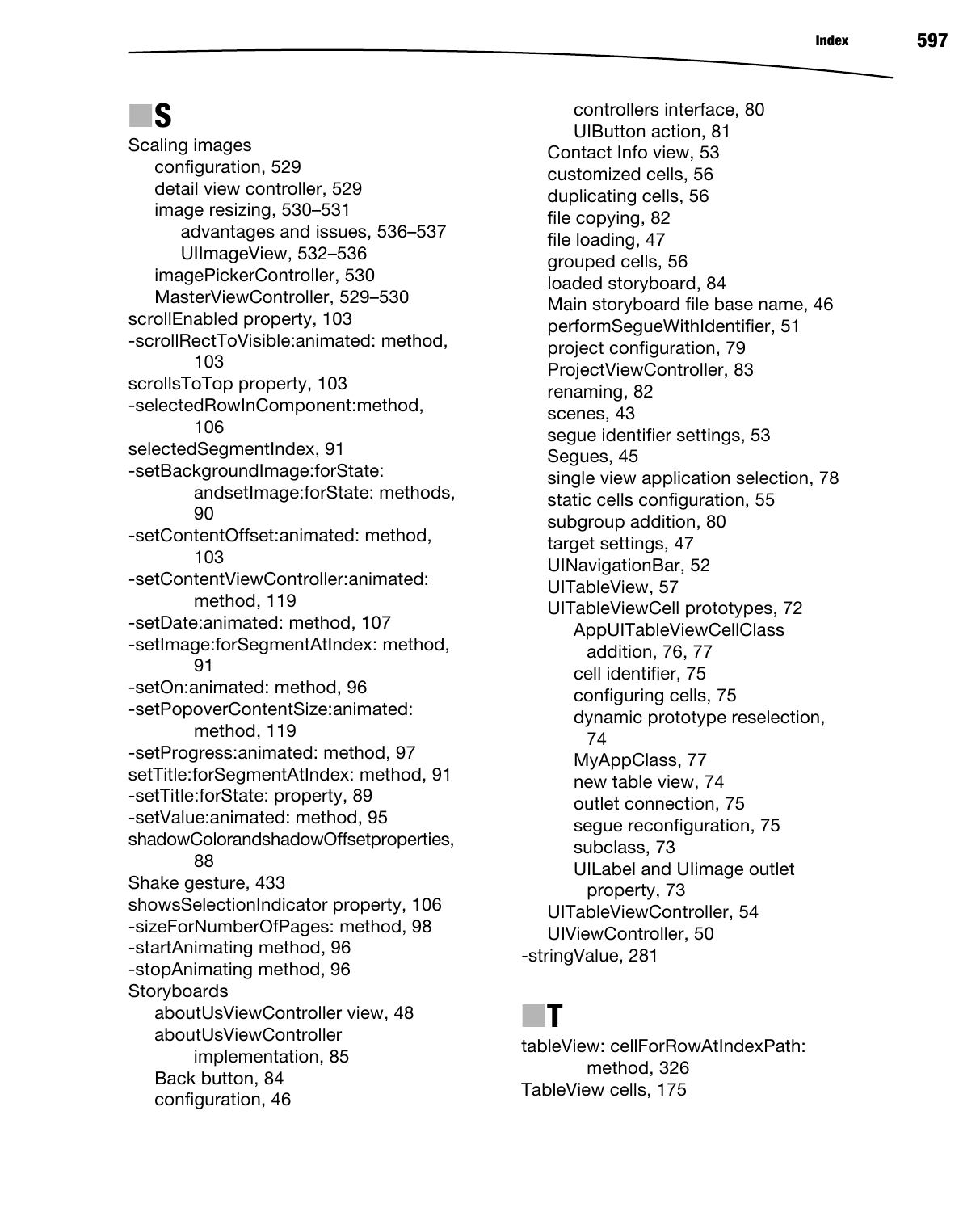tapGesture, 108 Text messaging, 453–458 textField:shouldChangeCharactersInRa nge:replacementString: method, 93 -textFieldDidBeginEditing: method, 93 -textFieldDidEndEditing: method, 93 -textFieldShouldBeginEditing: method, 93 -textFieldShouldEndEditing: method, 93 -textFieldShouldReturn: method, 94 -textView:shouldChangeTextIn Range:replacementText: method, 102 -titleColorForState: method, 90 titleForSegmentAtIndex: method, 91 -titleShadowColorForState: method, 90 Touch gesture recognizers, 36 adiusting attributes, 39 attributes inspector, 38 gesture recognizer addition, 36 outline view, 38 placeholders, 40 tapTheLabel action, 41 -translationInView: method, 110 Tweets composing, 485 configuration, 485–487 description, 485 simpleTweetPressed method, 488–490 Twitter.framework, 487 TWTweetComposeViewController, 491 filtering, 508–512 retrieving, 494 homePressed method, 506–508 IBAction methods, 497 NSObject, 502–504 public timeline data, 502 publicPressed method, 499–501 tabbed application template, 494–496 UITableView, 505 UITextViews, 497–499

Twitter recipes, 485 description, 485 filtering tweets, 508–512 retrieving tweets, 494 homePressed method, 506–508 IBAction methods, 497 NSObject, 502–504 public timeline data, 502 publicPressed method, 499–501 tabbed application template, 494–496 UITableView, 505 UITextViews, 497–499 searchPressed method, 510–512 tweets composing, 485 configuration, 485–487 description, 485 simpleTweetPressed method, 488–490 Twitter.framework, 487 TWTweetComposeViewController, 491 TWRequests creation, 491 description, 491 postTweetPressed method, 492–493 sending Tweets via, 492–494 UISearchBar, 508–510

# ■**U**

UIActionSheetDelegate protocol, 124 UIActionSheetStyleAutomatic value, 123 UIActionSheetStyleBlackOpaque value, 123 UIActionSheetStyleBlackTranslucent value, 123 UIActionSheetStyleDefault value, 123 UIActivityIndicatorView, 97 UIActivityIndicatorViewStyleGray, 96 UIActivityIndicatorViewStyleWhite, 96 UIActivityIndicatorViewStyleWhiteLarge, 96 UIAlertViewDelegate protocol, 123 UIAlertViewStyleDefault, 122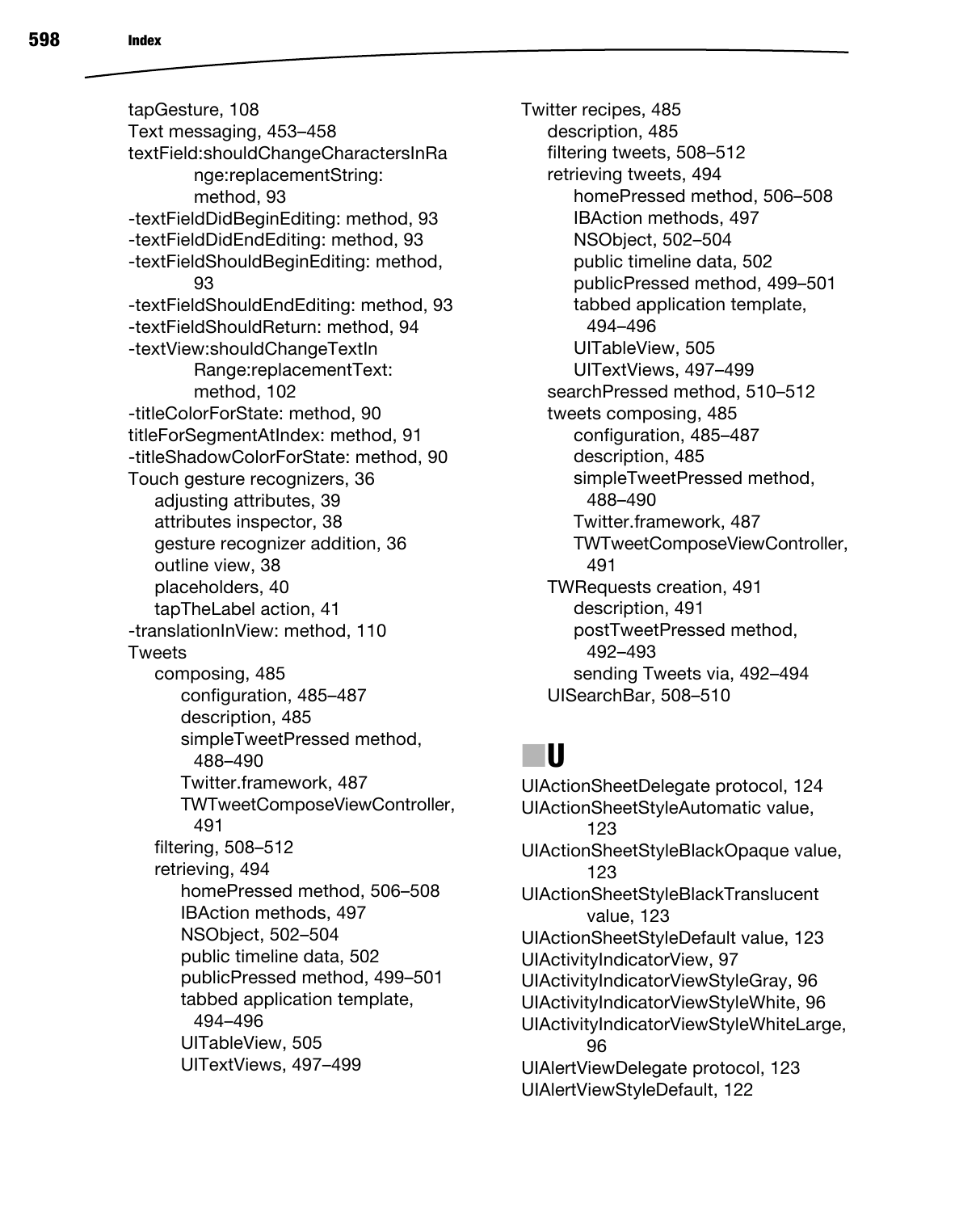UIAlertViewStyleLoginAndPasswordIn put, 122 UIAlertViewStylePlainTextInput, 122 UIAlertViewStyleSecureTextInput, 122 UIBarButtonItem class, 171 UIButtonTypeContactAdd, 89 UIButtonTypeCustom, 89 UIButtonTypeDetailDisclosure, 89 UIButtonTypeInfoDark, 89 UIButtonTypeInfoLight, 89 UIButtonTypeRoundedRect, 89 UIControlEventValueChanged, 99 UIControlEventValueChanged events, 107 UIControlState, 89 UIDatePickerModeCountDownTimer, 107 UIDatePickerModeDate, 107 UIDatePickerModeDateAndTime, 107 UIDatePickerModeTime, 107 UIGestureRecognizerDelegate protocol, 109 UIGestureRecognizerStateBegan state, 111 UIGestureRecognizerStateChanged state, 110 UIGestureRecognizerStateEnded state, 109, 110 UIImagePickerControllerPhotoLibrary, 209 UIImagePickerControllerSavedPhotosAl bum, 209 UIImagePickerControllerSourceTypeCa mera, 209 UIImageViews, 522 autosizing, 525–526 clearImagePressed, 528 IOS simulator, 528 project setting configuration, 523 simulated application, 524–525 UIImagePickerControllerDelegate protocol, 527 UIPopoverController, 526 UISplitViewController, 523–524 UIKeyboardDidHideNotification, 92 UIKeyboardDidShowNotification, 92

UIKeyboardWillHideNotification, 92 UIKeyboardWillShowNotification, 92 UILabel CGSizeMake() function, 88 dim/undim labels, 88 font, 88 fundamental controls, 87 heavily shadowed text, 88 highlightedTextColor property, 89 label with no shadow, 88, 89 one square point shadow, 89 -setText: method, 88 shadowOffset property, 88 textAlignment, 88 textColor, 88 userInteractionEnabled, 89 UIModalPresentationCurrentContext, 121 UIModalPresentationFormSheet, 121 UIModalPresentationFullScreen, 121 UIModalPresentationPageSheet, 121 UIModalTransitionStyleCoverVertical, 121 UIModalTransitionStyleCrossDissolve, 121 UIModalTransitionStyleFlipHorizontal, 121 UIModalTransitionStylePartialCurl, 121 UIModalTransitionStylePartialCurltransit ion style, 121 UIModalTransitionStylePartialCurlstyle, 121 UINavigationController back button, 113 configuration, 113 -initWithRootViewController:, 112 -pushViewController:animated: method, 112 right bar item(s), 114 root view controller, 112 -setToolbarHidden:animated: method, 114 -setToolbarItems: method, 114 title, 113 UINavigationControllerDelegate protocol, 114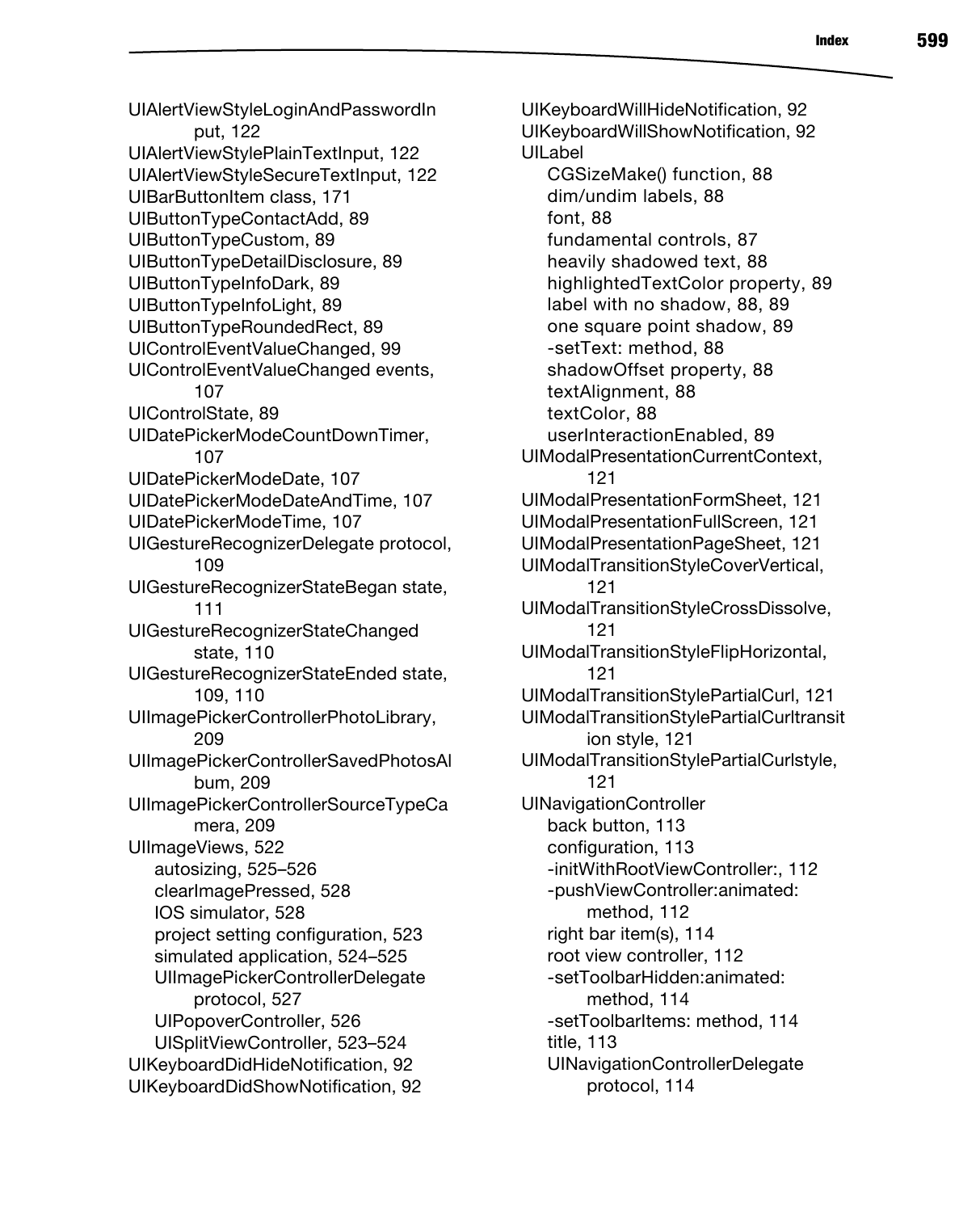-viewDidLoad methods, 114 -viewWillAppear:animated: method, 114 viewWillDisappear:animated: method, 114 UIPageControl, 97–98 UIPageViewController, 120 UIPickerViewDataSource protocol, 105 UIPickerViewDelegate protocol, 105 UIPopoverController, 118–120 UIProgressView, 97 UIProgressViewStyleBar:Style, 97 UIProgressViewStyleDefault:Standard style, 97 UIRequiredDeviceCapabilities, 126 UIScrollViewDelegate protocol, 104 UISegmentedControl class, 90–91 UISlider, 95 UISplitViewController detail pane, 116 iPad-specific UISplitViewController, 117 master pane, 116 Master-Detail Application template, 117, 118 NSArray, 118 -splitViewController:shouldHide ViewController:inOrientation: method, 118 UISplitViewControllerDelegate protocol, 118 UIStepper, 98–99 UISwipeGestureRecognizerDirectionDown, 110 UISwipeGestureRecognizerDirectionLeft, 110 UISwipeGestureRecognizerDirectionRight, 110 UISwipeGestureRecognizerDirectionUp, 110 UISwitch, 96 UITabBarController configuration, 115–116 UITabBarItem, 115 -viewDidLoad method, 115 UITableView configuration, 284, 285

editing deletion, 340 editButtonItem property, 337 row animations, 339–340 -setEditing:animated: method, 338 -tableView:commitEditingStyle: forRowAtIndexPath:, 341–342 UITableView delegate methods, 342 -fetchEvents method, 286 group creation accessoryButtonTappedForRow WithIndexPath:, 347 commitEditingStyle:forRowAtInde xPath:, 348 didSelectRowAtIndexPath, 347 moveRowAtIndexPath:toIndex Path:, 347 NSDictionary, 349 NSMutableArray, 345 numberOfRowsInSection, 346 table's "Style, 345 -tableView:viewForFooterIn Section:, 350 -tableView:cellForRowAtIndex Path:, 346 viewForHeaderInSection, 350 NSMutableDictionary, 286 tableViewEvents, 285 UITableViewDataSource protocols, 286 ungrouped table creation adding files, 321 basic application, 324 -beginUpdates, 333 Cell View Customization, 336–337 cell.textLabel.text property, 325 cellForRowAtIndexPath: method, 322 CellIdentifier, 323 country objects, 320 CountryInfoViewController, 328, 330, 332 delegate methods, 322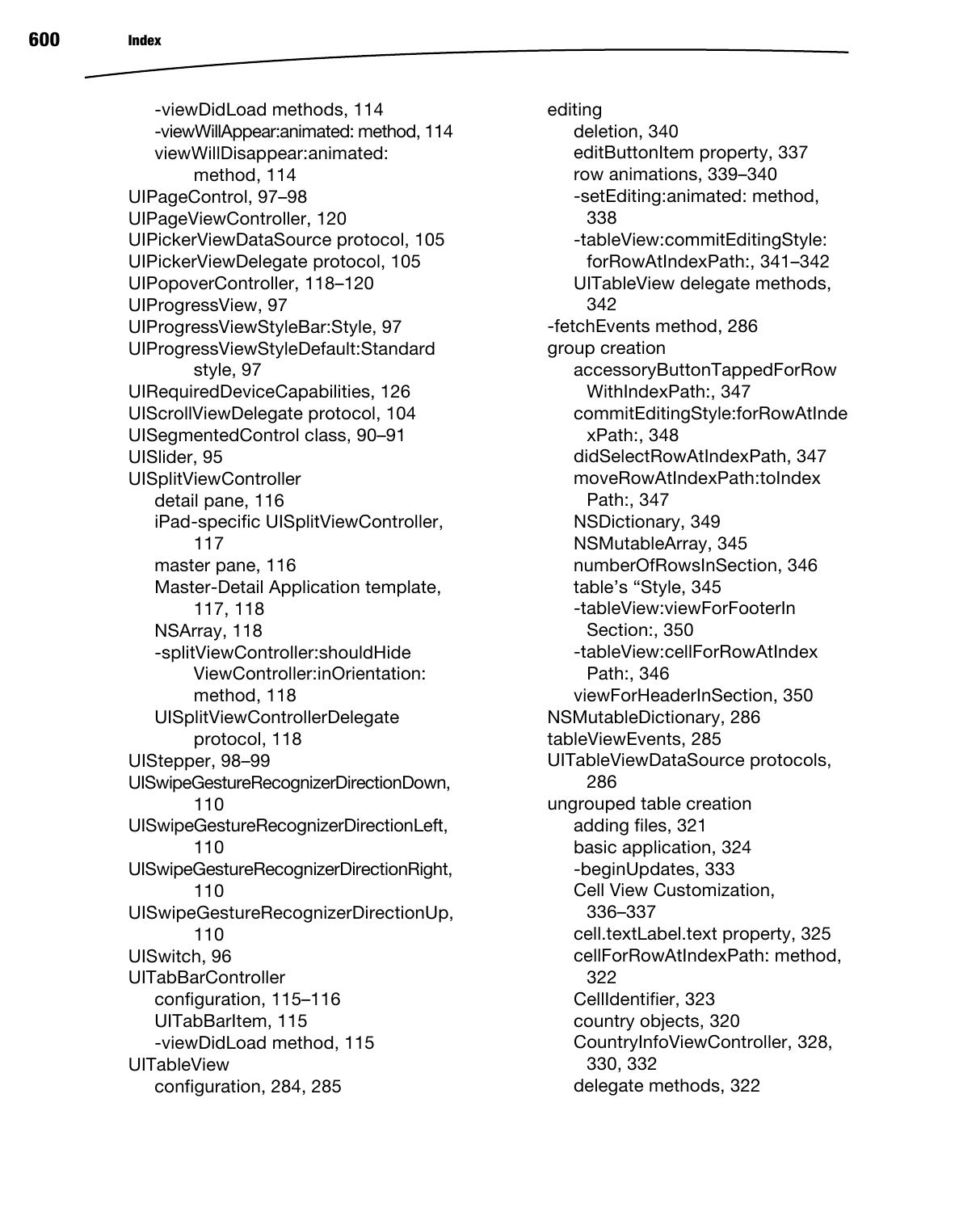-dequeueReusableCellWith Identifier, 323 didFinishLaunchingWithOptions, 324 empty application, 317–318 -endUpdates, 333 enhanced user interaction, 334–336 flag images, 326 imageView, 325 layer property, 327 MainTableViewController, 318 numberOfRowsInSection: method, 322 revertButton, 331 -tableView:cellForRowAtIndex Path:, 325 tableViewCountries, 319–320 Ullmage, 325 UINavigationController, 323–324 UITextFieldDelegate protocol, 329 -viewDidLoad method, 321–322 -viewWillAppear:animated: method, 330 XIB file, 319 -viewDidUnload, 285 UITableViewCell prototypes, 72 AppUITableViewCellClass addition, 76, 77 cell identifier, 75 configuring cells, 75 dynamic prototype reselection, 74 MyAppClass, 77 new table view, 74 outlet connection, 75 segue reconfiguration, 75 subclass, 73 UILabel and UIimage outlet property, 73 **UITextField** app with enabled functionality, 94 configuration, 93 Interface Builder, 92 notifications, 92 UITextView addition, XIB interface, 92

-viewDidLoad method, 91 XIBfile, 91 UITextFieldDelegate protocol, 93–94, 102 UITextViewDelegate protocol, 102 UITextViewTextDidBeginEditingNotifica tion, 102 UITextViewTextDidChangeNotification, 102 UITextViewTextDidEndEditingNotification, 102 UIViewContentModeScaleAspectFill, 101, 212 UIViewContentModeScaleAspectFit, 101, 212 -updateCurrentPageDisplay method, 98 User data address book \_\_bridge\_transfer, 302 ABMultiValueCopyValueAtIndex() function, 302–303 ABPeoplePickerNavigationContro ller, 300–301 ABRecordCopyValue(), 301 ABRecordRef, 301 CFRelease() command, 302 -findPressed, 300 property names, 300 XIB file, 299 contact information setting, 305–311 events recurring, 297–299 fetching events, 282–284 NSCalendar and NSDate calendar types, 280 NSDateComponents classes, 279 NSUInteger unitFlags, 281 UITextField, 278–279 user interface, calendar conversion, 277, 278 simple events creation delegate, 295 EKEvent, 291 EventAddViewController, 293, 296 MainViewController, 296 toolBarTop, 291